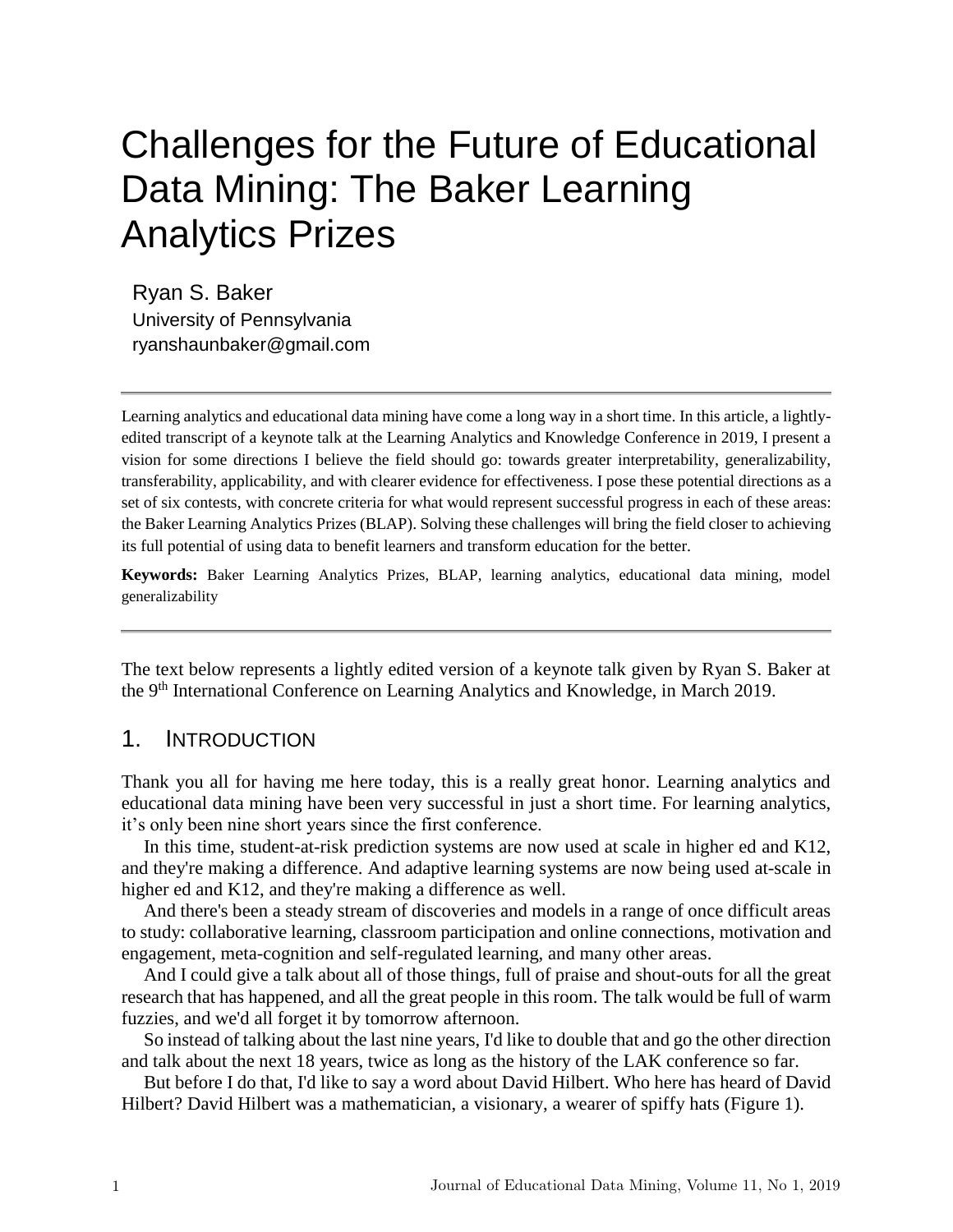

Figure 1. David Hilbert and his spiffy hat. (Image taken from Wikipedia, where it is listed as being in the public domain).

In 1900, Hilbert gave a talk at the International Congress of Mathematicians (Hilbert, 1900), and at this talk, he outlined some of the problems that he thought would be particularly important for mathematicians over the following years. And this talk was, in my opinion, one most eloquent scientific speeches of all time. I encourage you to read it; it's available in its full text at (Hilbert, 1900).

Hilbert did not just give a list of general problems. He framed the problems concretely, he discussed what it would take to solve these problems, and he listed what would be necessary to demonstrate that the problems were solved. He set the goal that each problem would be clear and easy to understand, significant in impact, and difficult but not completely inaccessible. And he achieved each of these goals, except perhaps the final one. His problems were hard problems, perhaps too hard in many cases. Only 10 of his 23 problems have been solved so far.

In the years since, there's been a proliferation of these kinds of problems, with many lists of problems or grand challenges, including many in our field (e.g., Woolf et al., 2013; see a review of earlier challenges in Kay, 2012). And yet few of these have been anywhere near as influential as Hilbert's problems. Most of these challenges are very different than what Hilbert listed. They just list big, difficult problems, which is very different from what Hilbert did. Of course, there are obvious exceptions, like the Turing test/Loebner Prize (Floridi, Taddeo, & Turilli, 2009) and so on. But the fact remains, lots and lots of grand challenges, but very few that had anywhere near the impact of what Hilbert talked about.

Today I'd like to suggest a list of problems to you for learning analytics. And I know I'm no Hilbert. I do like spiffy hats (see Figure 2), but still, no Hilbert.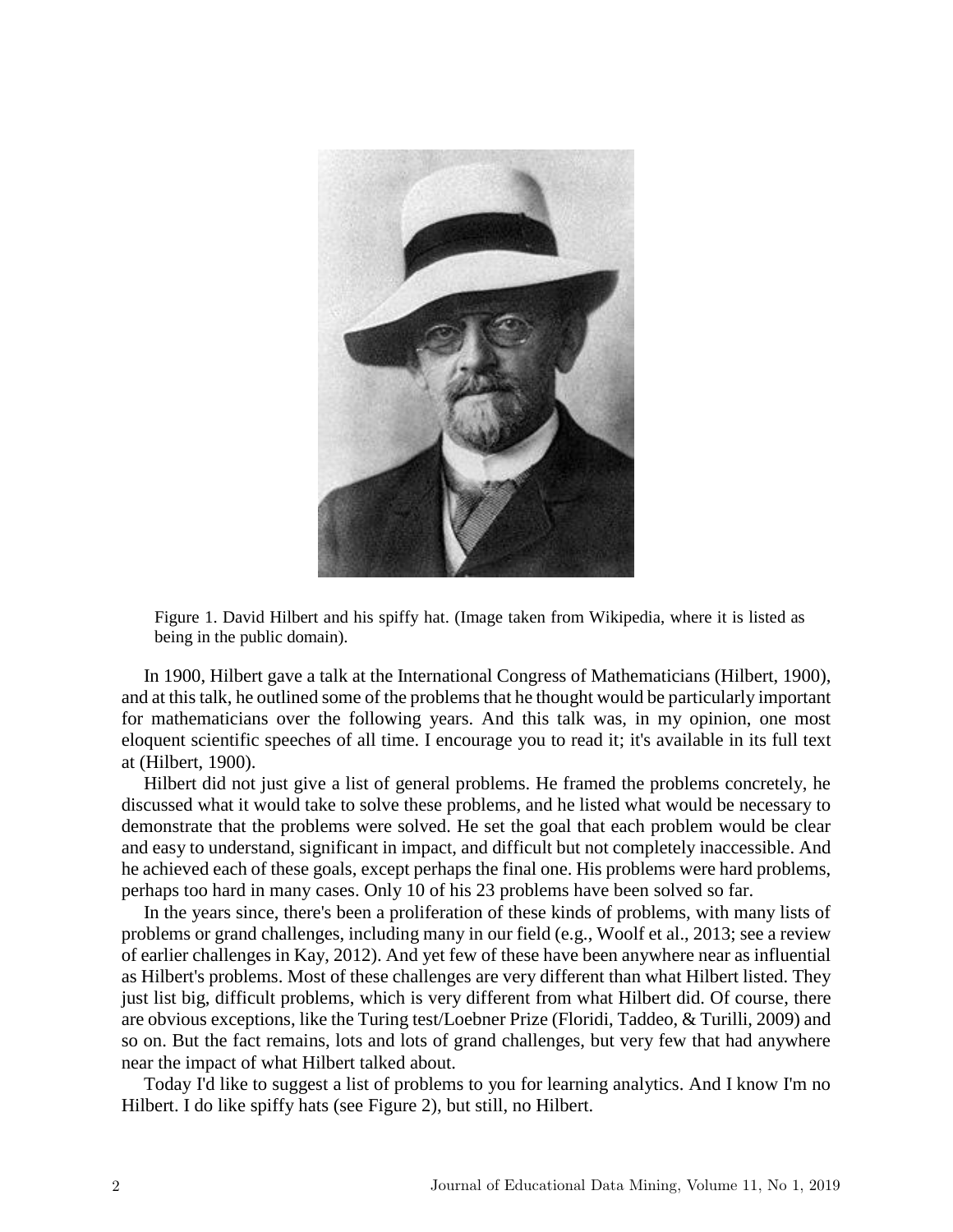

Figure 2. Ryan Baker and his spiffy hat.

Also, learning analytics isn't mathematics. It's a lot easier to frame concrete problems and what progress on those problems looks like in a domain like math, I think, than in a domain like learning analytics. But I hope you'll still, nonetheless, give me a few moments of your time to discuss what I see as some of the bigger upcoming challenges in our field. These challenges are not necessarily new to this talk. What is hopefully new is the conscious attempt to emulate Hilbert by trying to frame specific problems, with conditions for how we know that we'll have made concrete progress on solving these problems.

In this talk, I will frame these problems as contests  $-$  a set of contests to see who can solve them first. I'll pose a general problem, discuss a milestone on the way to solving that problem (a contest), and discuss the concrete conditions that would establish the contest has been won. Winning one of these contests won't solve the problem in full, but it will represent real and measurable progress.

## 2. PROBLEMS

#### 2.1. PROBLEM 1. BLAP1. TRANSFERABILITY: THE (LEARNING SYSTEM) WALL

The first of these problems, BLAP1 (more on this acronym later in the talk), is what I call the learning system wall. Modern learning systems don't just help students learn; they learn about the student. A modern learning system learns a great deal about the student – their knowledge at minimum, and increasingly their motivation, engagement, and self-regulated learning strategies. But then the next learning system starts from scratch.

A student might use DreamBox one year, Cognitive Tutor a couple of years later, ALEKS a couple of years after that. These are all great systems. They all learn a lot about their students, and what they learn is forgotten the second they move on to the next system.

Or imagine a student – all too commonplace these days – who is at a school that is using two learning platforms at the same time. A student might use Dreambox for some lessons and Khan Academy for others. The student is using two systems at the same time to cover the same content, and each system has to discover the exact same things about that student.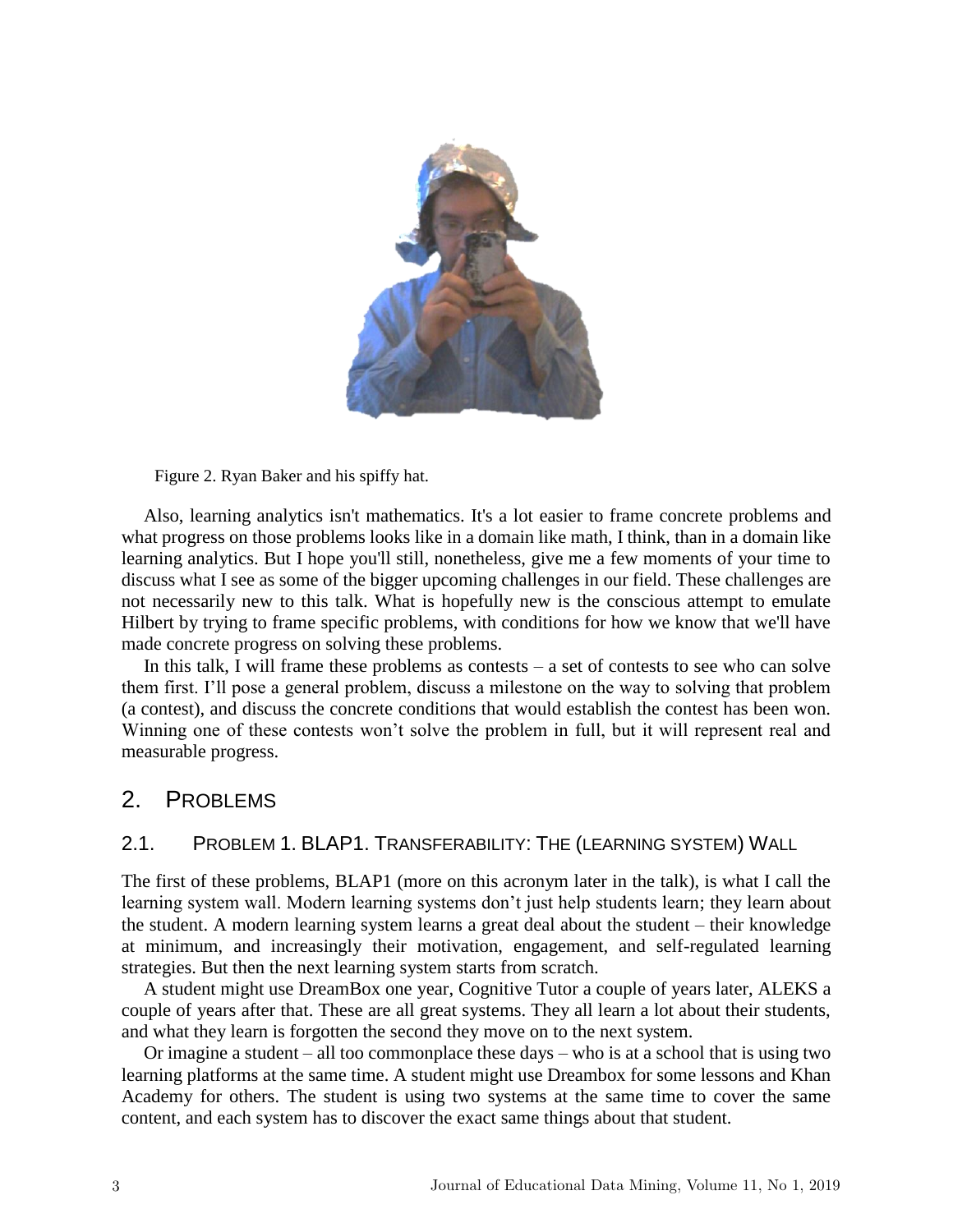It's like there's a wall between our learning systems and no information can get in or out. If you seek better learning for students, tear down this wall!

Worse yet: This is not just a between-systems problem; it's even a problem between lessons in a single system. In most systems, a student's struggle or rapid success in one lesson usually doesn't influence the inferences the system makes in the next lesson.

There's been some early progress on this. I want to always give credit where credit's due, if I know about it. Sosnovsky et al. (2007) show that it is possible to design mappings between courses where information about student progress in one course is informative about initial knowledge for another course, within the same platform – but they were not able to actually integrate the two courses' student models in practice, due to technical limitations. Eagle et al. (2016) have shown that there could be better student models if we transferred information between lessons, within a student, and within a single platform. But it was just a secondary data analysis, and it only involved three lessons in one system. So these were in many ways still very basic demonstrations of what might be possible.

So I have a contest for you, a challenge, which I hope some of you would choose to participate in. Take a student model developed using interaction data from one learning system. Now take this model's inferences for a student, let's call her Maria, who has used that system. Take a second learning system, developed by a different team. Use system one's model inference to change system two's model inference for the same student. In other words: we have some info from the first system. We transfer it to the second system, and the second system knows something. But that's not the full challenge. We need to go beyond just changing what the system knows, because if we just change what the system knows and we don't do anything with that knowledge, who cares? So, to complete this challenge, the second system needs to change its behavior for Maria as well.

So, to summarize: the first learning system will infer something about the student, and the second learning system will adjust its inferences based upon that information, and that second system will change its behavior based on the changed inference.

The change could be just about anything. It could be different content the student starts with: maybe we just start the student in a different place. We know that Maria knows fraction division, we don't need to cover it again. It could be a different learning rate – Liu and Koedinger (2015) showed that student data could be fit better if we assume different students have different learning rates. We know that Maria is a fast learner, so we can assume that she'll learn a little faster in the second system. It could be a different interpretation of incorrect answers or other behavior. Maybe when Maria was using the first system, her behavior showed that she has a misconception around adding the denominators, and the second system can therefore interpret her errors with higher confidence.

In this first contest, BLAP1, the original model for the second system would have to be a good model for that construct. We want to improve on a model that's already decent, not a model that is at chance. It's fairly trivial to do better than a model that's at chance. By contrast, if we start with a model that's already decent on the second system, with goodness metrics on heldout data that are good enough to be published on their own, in JEDM or EDM or LAK or JLA after, let's say 2015. So for example for behavioral disengagement, like gaming the system or off-task behavior, an AUC ROC of 0.75, or 0.65 for affect, or 0.65 for latent knowledge estimation (predicting immediate correctness). These numbers are all near the state of the art for 2015. And, of course, publication in one of those venues in 2015 or after would also be good enough.

The new model for the second system would have to be able to take an entirely new set of students, and given the information from the first system, achieve better prediction than that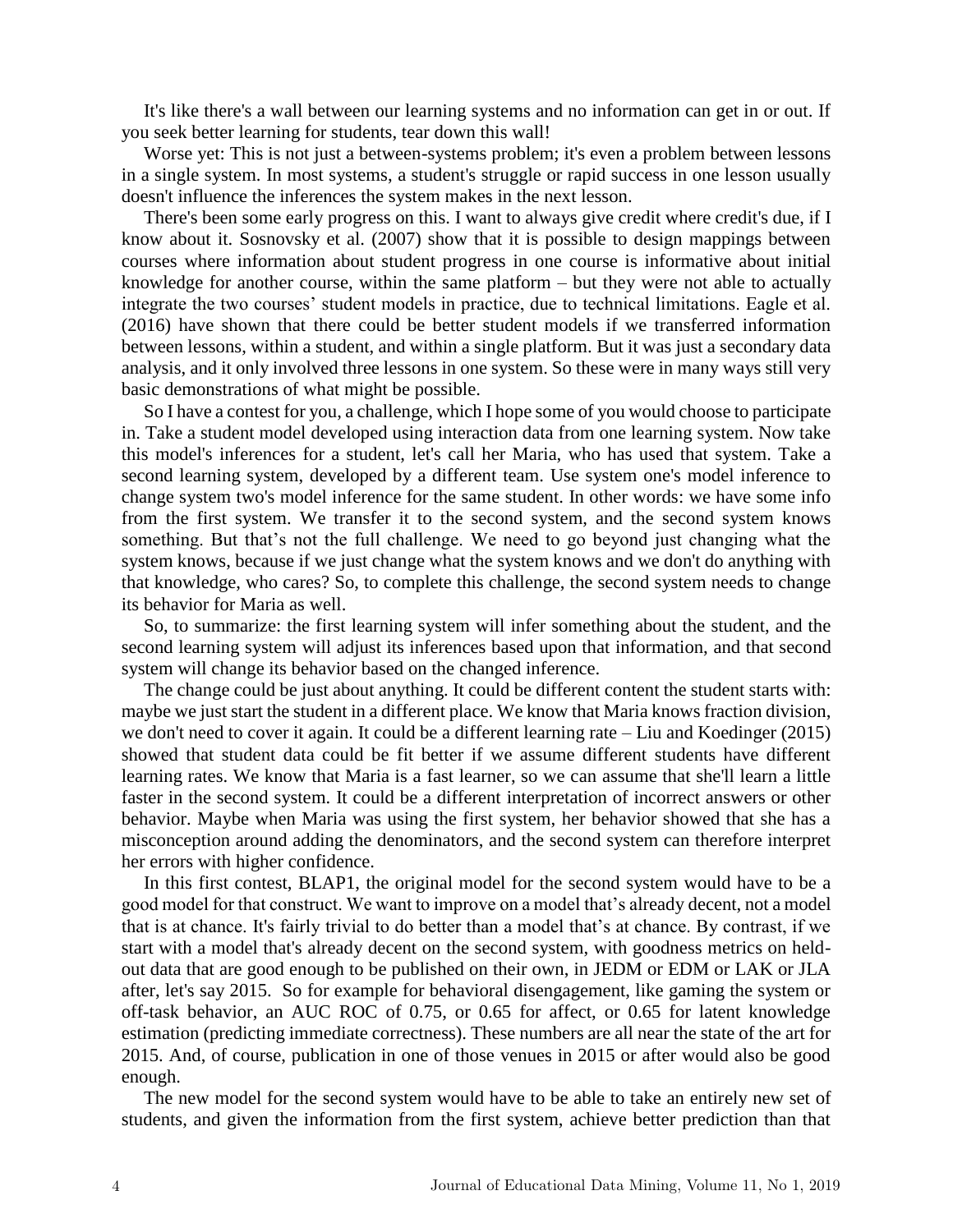original model. The original model for the second system should be decent, and the new model has to do better than that.

Finally, the system behavior change would have to be able to actually run in the system. For this challenge, it's necessary to actually connect the systems and change system behavior based on the revised student model, not just conduct an analysis for the sake of publishing. After all, it would be reasonably easy to get offline data from two learning systems for the same students, link the data sets together one time, and publish it. But actually getting the two systems to talk to each other? That's where the real challenge comes from – but also where the opportunity comes from.

#### **Problem 1: BLAP1. Transferability: The (learning system) Wall**

Transfer student model from learning system A to learning system B

Improve an already-good student model in learning system B

Change behavior of learning system B in runnable fashion

## 2.2. PROBLEM 2. BLAP2. EFFECTIVENESS: DIFFERENTIATING INTERVENTIONS AND CHANGING LIVES

The second of these problems, BLAP2, I call differentiating interventions and changing lives.

Today, we have many platforms that infer which students are at-risk on the basis of learning analytics from learning management system data, or other university or K12 data. These systems are being used at scale by instructors, teachers, guidance counselors, academic advisors, and other school/university staff to make decisions about how to better support students, for example by selecting students for targeted interventions. This has been a substantial shift over the last decade, as these systems have emerged and really started to make a difference. Increasingly, there is also evidence that these systems lead to better outcomes for students (e.g., Arnold & Pistilli, 2012; Milliron, Malcolm, & Kil, 2014).

However, it's not clear how durable a difference this type of work is making. It is worth asking the question: are we really changing lives, or are we patching short-term problems?

To answer this more conclusively, I propose a second contest, BLAP2. The contest is: take a group of undergraduates enrolled in an accredited university, whatever that means in the local context, and randomly assign them to a condition: intervention/ experimental, or no intervention/control. If that's not feasible to do (and often it isn't), take students already assigned to condition and set up a quasi-experimental comparison done to a publishably high standard. The differential treatment due to assignment to conditions could last up to a year, or it could be as brief as a single course session.

Next, assign your learning analytics-based intervention to a subset of students in the experimental condition where a machine-learned model, or a knowledge-engineered model, or some other well-defined criterion, determines which students actually receive the intervention. According to this criterion, some number of students: between, say, 3% and 50% of students in the experimental condition, will actually get the intervention. The researcher must publish or publicly declare what that model or criterion is. It's important that not all students get the intervention, because if we just give it to everybody – if it's a universal intervention – the model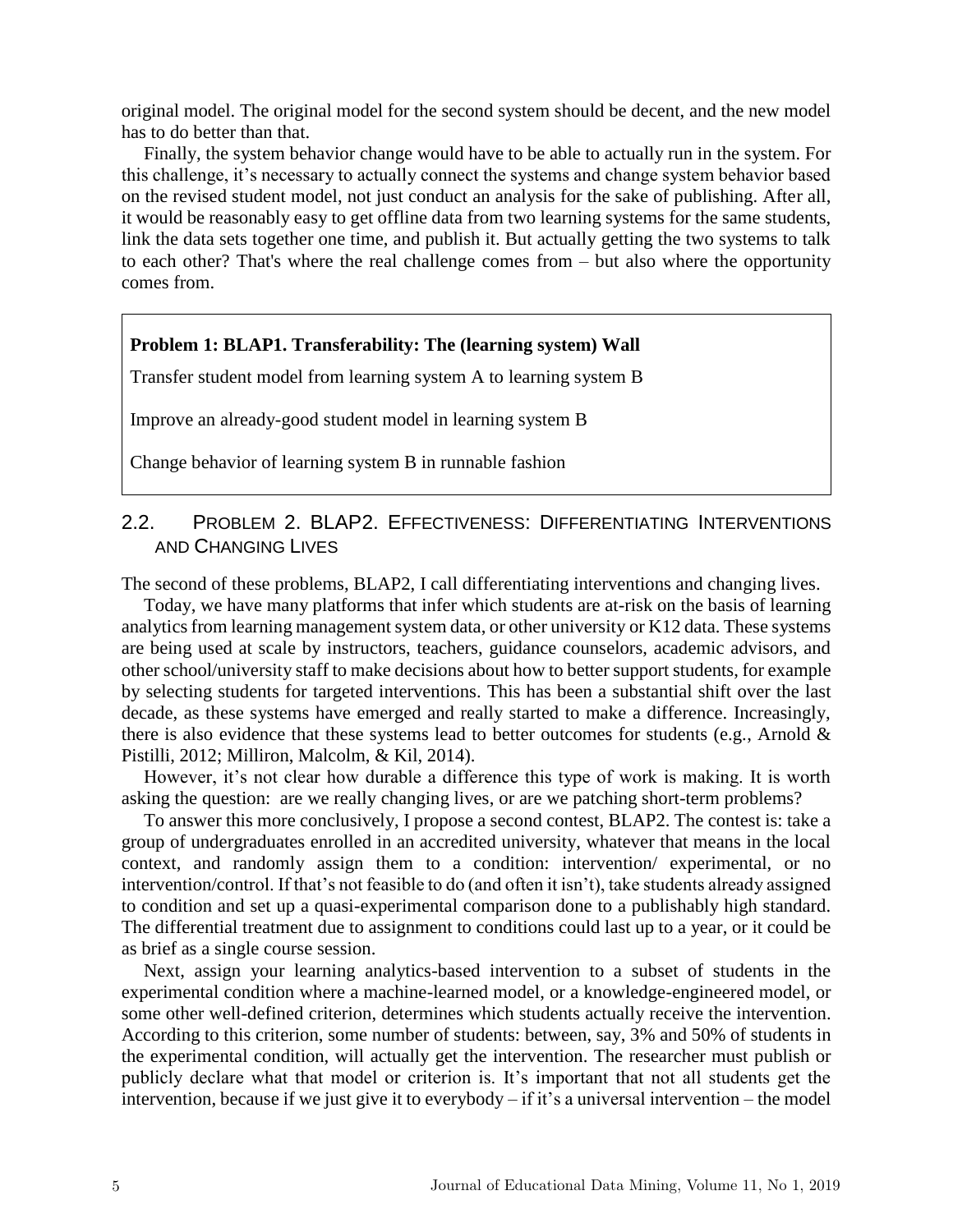wasn't needed in the first place. The value of having a model is that we can give the intervention to only the students who need it.

The next step is to identify in advance – and document, through pre-registration or some other public mechanism – four groups of students, in a two-by-two cross, shown in Table 1: experimental vs. control, and model recommends intervention vs. model does not recommend intervention. Only one group gets the intervention: the students who are assigned to the experimental condition **AND** the model thinks they should get an intervention. If the model thinks a student should get an intervention, but they're in the control condition, no intervention. If the model doesn't think a student should get an intervention, they don't get an intervention, even if they're in the experimental condition. They only get the intervention in one of the four cases.

|                                                     | Experimental Condition (E)                               | Control Condition (C)                                    |
|-----------------------------------------------------|----------------------------------------------------------|----------------------------------------------------------|
| Model thinks should receive<br>intervention         | <b>E*:</b> Receives intervention                         | $C^*$ :<br><b>Does</b><br>not<br>receive<br>intervention |
| Model does not think should<br>receive intervention | $E&x$ :<br><b>Does</b><br>receive<br>not<br>intervention | $C&$ :<br>Does not<br>receive<br>intervention            |

Table 1. The conditions of the study in the BLAP2 contest

At least three years later, collect some success outcome that matters. For this contest, that success outcome could be just about anything. It could be a standardized test score. For example, you could give a group of students an intervention in the first year of college and then see if they do better on the GRE. Or you could measure whether students attend graduate school, whether they achieve employment in their chosen field, their personal income ten years later, their personal happiness. There's a lot of possible measures that it could be. Whatever that long-term success outcome is, the goal is to make an enduring change through an intervention that is targeted to specific students. Demonstrated by showing, first, that the students in the experimental condition who received the intervention perform statistically significantly better than the students in the control condition who would have gotten the intervention based on the published model, with some reasonably high effect size. And demonstrated also by showing, second, that the students in the experimental condition who didn't get the intervention don't perform statistically better than the students in the control condition who would not have received the intervention. By testing both the possibilities, we can demonstrate that our analytics-driven intervention is what is really making the difference.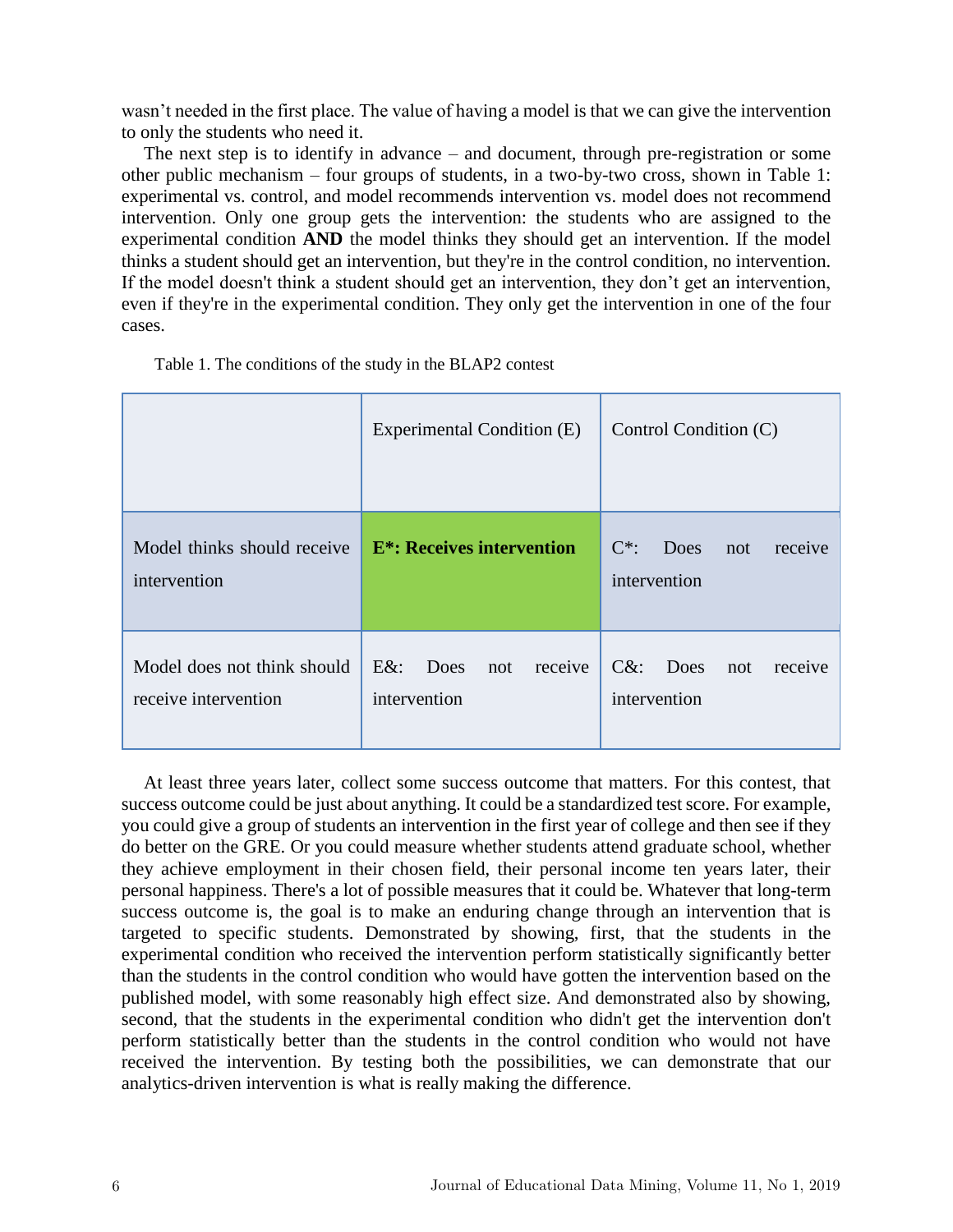#### **Problem 2: BLAP2. Effectiveness: Differentiating Interventions and Changing Lives**

Publicize criterion for intervention

Assign students to control or experimental group

Use analytics, only within experimental group, to assign intervention

Collect longer-term outcome measure

Demonstrate that experimental/analytics-intervention group performs better than experimental/analytics-no-intervention group

But that experimental/analytics-no-intervention group does not perform better than control/analytics-no-intervention group

## 2.3. PROBLEM 3. BLAP3. INTERPRETABILITY: INSTRUCTORS SPEAK SPANISH, ALGORITHMS SPEAK SWAHILI

The third problem, BLAP3, I call instructors speak Spanish, algorithms speak Swahili. It's in homage to two great world languages which don't have all that many speakers in common.

Take the case where an analytics development team has put a ton of effort into building a model that captures an important phenomenon. They've crafted the perfect recurrent neural network and validated that it has excellent predictive performance. And then this brilliant model makes a prediction that a user, an instructor for instance, finds non-intuitive. The instructor doesn't understand what that prediction means. And the development team can't explain it, because their brilliant model is utterly uninterpretable and inscrutable.

And the instructor, reasonably enough, doesn't trust the model. And then they don't use it. That's a big problem.

If the user doesn't understand the model, and it tells them something that they don't believe, there's a risk they will just say it's wrong, even when it's right.

So the challenge is, make the decision making processes of a recurrent neural network, or a comparably advanced and complex algorithm, set to model a learning analytics phenomenon, understandable for an instructor or other similar stakeholder, for example an academic advisor, who doesn't personally have a data science background already. There's already been work to make learner models more scrutable (Bull & Kay, 2007), as well as work to make complex machine learning models more understandable (Zhang & Zhu, 2018), but I think this challenge will require building on this work to take it to a new level.

More specifically, for this challenge, the task is to take a model that predicts a learner success outcome, such as high school dropout, or college course failure, using an "advanced algorithm" with at least 100 parameters. I'm putting quotation marks around "advanced algorithm," because as most of the attendees of this talk probably know, a recurrent neural network is not going to have 100 parameters, it's going to have closer to 10 million parameters.

The model has to be a good model for the construct. As with BLAP1, the model needs to have goodness metrics on held-out data that are good enough to appear in an academic conference or journal in this field.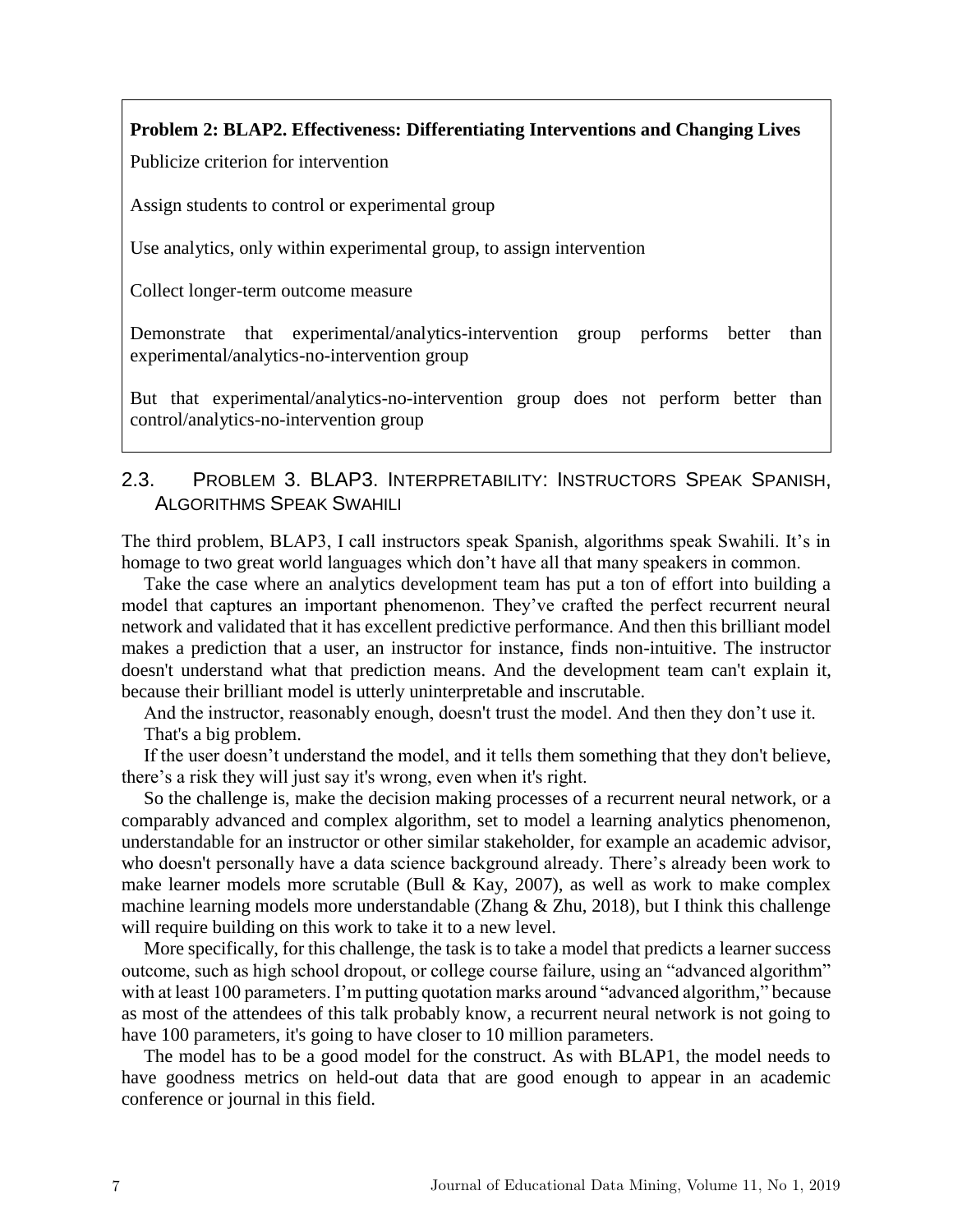Once you've got that good model, find five data scientists and five instructors (or other model uses) who weren't part of your original development team. Design an explanation of how the algorithm works. It could be a visualization, a video, a text, an interactive system. Any of these are fine, so long as there is not a human being available to answer questions. Give the data scientists and users five case studies or examples of specific students. Ask each of them to tell you what decision the algorithm would make for each student and explain why.

Once this study's data has been collected, have two independent researchers with an appropriate methodological background code the data for the reasons why the participants thought the algorithm would make each decision, and verify that they obtain acceptable interrater reliability (say, Cohen's Kappa over 0.6). Do the instructors agree with the data scientists, say, at least 80% of the time? Both in terms of what the model's decision will be and what its reasons.

By doing this, by taking a data scientist and an instructor, creating a way to communicate the model to them, and making sure they have a comparable understanding of how it works, we'll have made progress towards making these inscrutable models more scrutable, more understandable, and ultimately, more trustworthy. And by doing that, we can create a dialogue. Maybe when users of these models don't trust them, they'll talk to the developers, and together both groups can figure out what the breakdown is. At the very least, even if they don't always agree on what the model *should* be, if the users understand how the model makes its decisions, they're more likely to have confidence in it and continue to use it, than if it's just a black box that makes incomprehensible predictions.

## **Problem 3: BLAP3. Interpretability: Instructors Speak Spanish, Algorithms Speak Swahili**

Take a complex model of a learning analytics phenomenon

Develop a no-human-in-the-loop method of explaining the model

Present the explanation to five (new) data scientists and users

Ask the participants to explain what decision the model will make, and why, for five case studies

Code the explanations of the model's decisions

Verify if the data scientists and users interpret the model the same way for the case studies

#### 2.4.PROBLEM 4. BLAP4. APPLICABILITY: KNOWLEDGE TRACING BEYOND THE SCREEN

Fourth challenge, we're halfway there: Knowledge tracing beyond the screen.

As a community, we've been reasonably successful at producing models that can infer learner knowledge, or at least predict immediate correctness, in computer-based learning environments (e.g., Corbett & Anderson, 1995; Pavlik, Cen, Koedinger, 2009; Khajah et al., 2016; Zhang et al., 2017). And when I say reasonably successful, I mean that there are a large number of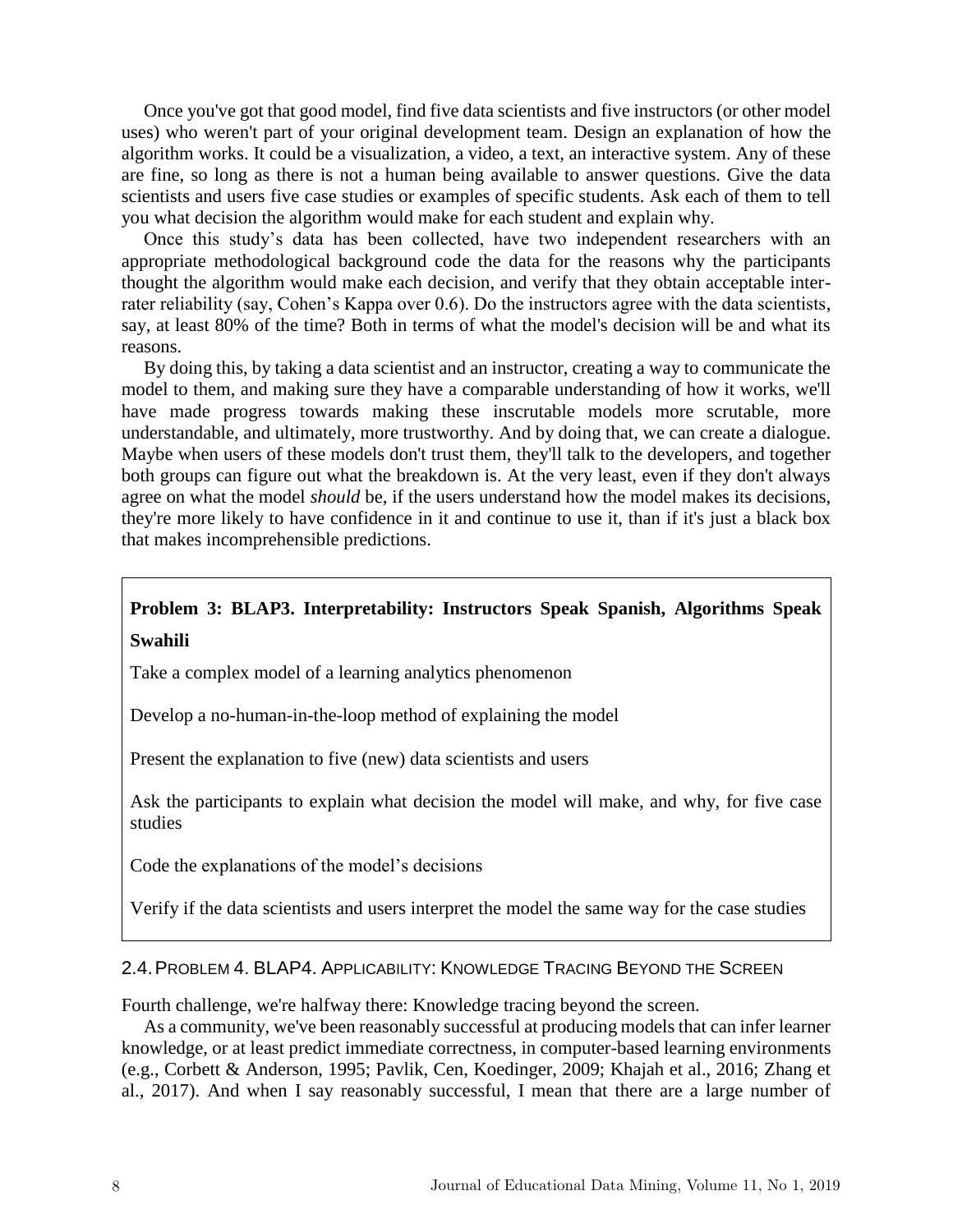products commercially available, that call themselves "adaptive learning", and have these models running in the background.

But mostly, these environments involve one student sitting at one computer, providing textual input: numbers, multiple choice responses, and so on. There are exceptions to the textual input – Inq-ITS, for instance, infers complex reasoning demonstrated in simulations (Sao Pedro et al., 2013), but this type of system is very much the exception. And it's still one student sitting at one computer.

The problem is that most learning doesn't take place with one student sitting at one computer. A great deal of learning occurs in collaborative project work, and discussion forums, and classrooms where teachers and students talk to each other. And certainly, there has been a considerable amount of work by EDM/LAK researchers in these contexts (e.g., Martinez-Maldonado et al., 2012; Bernger, Walker, & Ogan, 2017; Pijeira-Diaz et al., 2019). The challenge is, though, can we detect student *knowledge* within these contexts to the same quality that we can in easier to study contexts?

Therefore, I propose the following contest. Take audio, visual, and/or physical data on learning from a setting where there are at least four students in the same physical space, engaged in the same learning activity at the same time. The learning activity should involve interaction between these students that isn't wholly mediated by computers  $-$  i.e., the four students shouldn't just be sitting at four computers, interacting directly with only the computers.

With this data, build a model that can infer at least four distinct skills or knowledge components for each student. You might ask, why isn't one knowledge component enough? The reason is because I think it would be possible to infer a single knowledge component just from whether the students are engaged – just from whether they're participating. Distinguishing four different skills at the same time requires actually recognizing the cognition or the learning, and what skill it pertains to.

In terms of validation, this model has to be able to predict immediate future performance on these four or more skills, the same standard that we often use for validating knowledge models in existing one-on-one systems (e.g., Pavlik, Cen, Koedinger, 2009; Khajah et al., 2016; Zhang et al., 2017). And for a sample of new students, the model has to achieve AUC ROC in the ballpark typically seen for BKT for existing systems, say 0.65. If we can establish the same level of quality for models of student knowledge in collaborative and real-world settings as we can for one-on-one learning with a computer, we'll have taken what is the most widely used type of assessment within adaptive learning and made it accessible for a much wider range of learning activities.

#### **Problem 4. BLAP4. Applicability: Knowledge Tracing Beyond the Screen**

Take data from at least four students completing learning activity together

Model at least four distinct skills for each student

Predict immediate future performance for these skills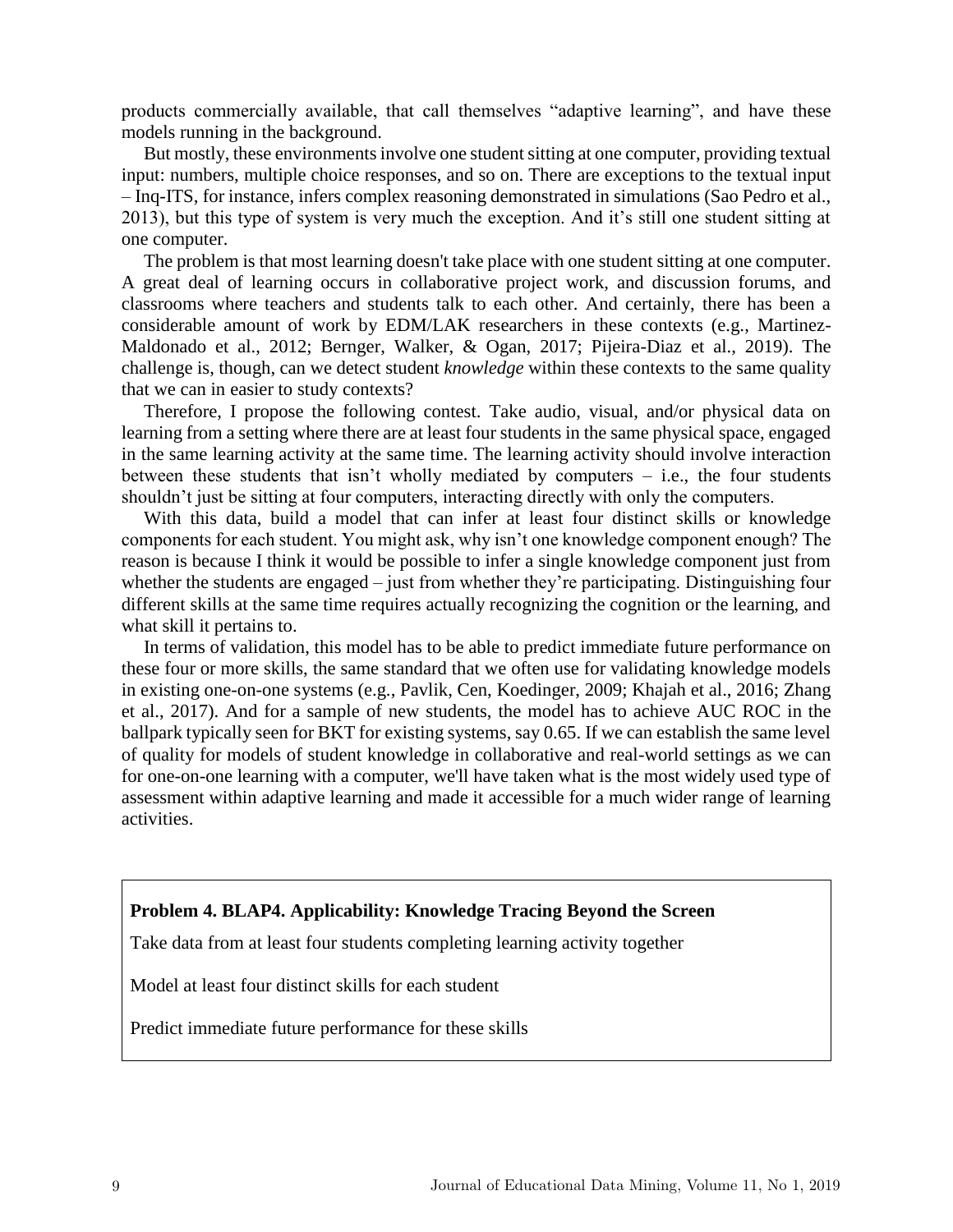#### 2.5.PROBLEM 5. BLAP5. GENERALIZABILITY: THE GENERAL-PURPOSE BOREDOM DETECTOR

Now on to the fifth challenge, generalizability: the general-purpose boredom detector.

There's been a lot of success in affect detection, on detecting academic emotions through physical sensors and video (Woolf et al., 2009; AlZoubi et al., 2009) as well as solely from interactions (D'Mello et al., 2008; Pardos et al., 2014), and a combination of the two (Bosch et al., 2015; DeFalco et al., 2018). Across studies, this work has detected a range of affective states, including boredom, engaged concentration, frustration, confusion, and delight. I've put a few moments of thought into this problem myself.

A big problem with the current generation of affect detection for learning is that these current models are not generalizable across systems. They have to be rebuilt almost from scratch for new learning platforms. There are some common tools for field observation, the HART app that my lab developed (Ocumpaugh et al., 2015), and some tools for data synchronization. There's some experience in feature engineering that generalizes. Several labs have gotten faster at building new affect detectors, over the years. It's not as expensive as it used to be, but it's still a lot of work. Fiona Hollands and Ipek Bakir (2015) estimated that building these kinds of affect detector models for a new system costs between \$40,000 and \$75,000. That's not prohibitively expensive, but it's certainly not free either.

Even when you build these models for a system, our learning systems are always changing. It's not yet clear what changes to a learning system causes affect detectors to break down. For example, my colleagues and I have seen that interaction-based models of whether a student is confused break down when hints are removed from the learning system (Richey et al., under review), but models of gaming the system (not quite affect) seem to keep working fine even after an automated agent is added (Baker et al., 2006). Why does the model transfer in one case but not the other case? We don't entirely know yet.

In this contest, we take on the challenge of model generalizability across systems. To win this contest, you first build a model of student boredom using interaction data from one or more learning systems. Then take that model and apply it to data from an entirely new system, built by a different development team, where the interaction is not broadly identical. Not broadly identical means the student solves problems, and/or is scaffolded in different ways. Generalizing across systems developed by different development teams, who have developed systems that support the learner in different ways, is the type of approach that makes a credible case for broader generalization. To give an example, take ASSISTments and MATHia. Both have content for middle school mathematics, but the design of the activities is fairly different, so this would be fair game.

To really demonstrate generalizability, for this contest, it is necessary to apply the model with no tweaking, no refitting, no modifications at all. The model you build in the first system is the model you use in the second system. To make this feasible at all, the features used in the models would have to be defined in the same way, in some way that's general across systems. It would be OK, for instance, to say that if a student is one standard deviation slower than the mean speed in terms of that system's speed, we can use that same feature of being one standard deviation slower than the mean speed in the other system. The numbers might not be exactly the same, but the feature is generic and calculated exactly the same way for both systems. By contrast, it wouldn't be OK to refit all the cutoffs for the new system. If you did that, the detector would not longer be something that could just be applied -- you'd have to collect data, you'd have to re-train, and so on.

Once the model can be applied, the next step would be to collect ground truth of some sort, to validate it. Any reasonable, standard type of ground truth would be acceptable for this contest.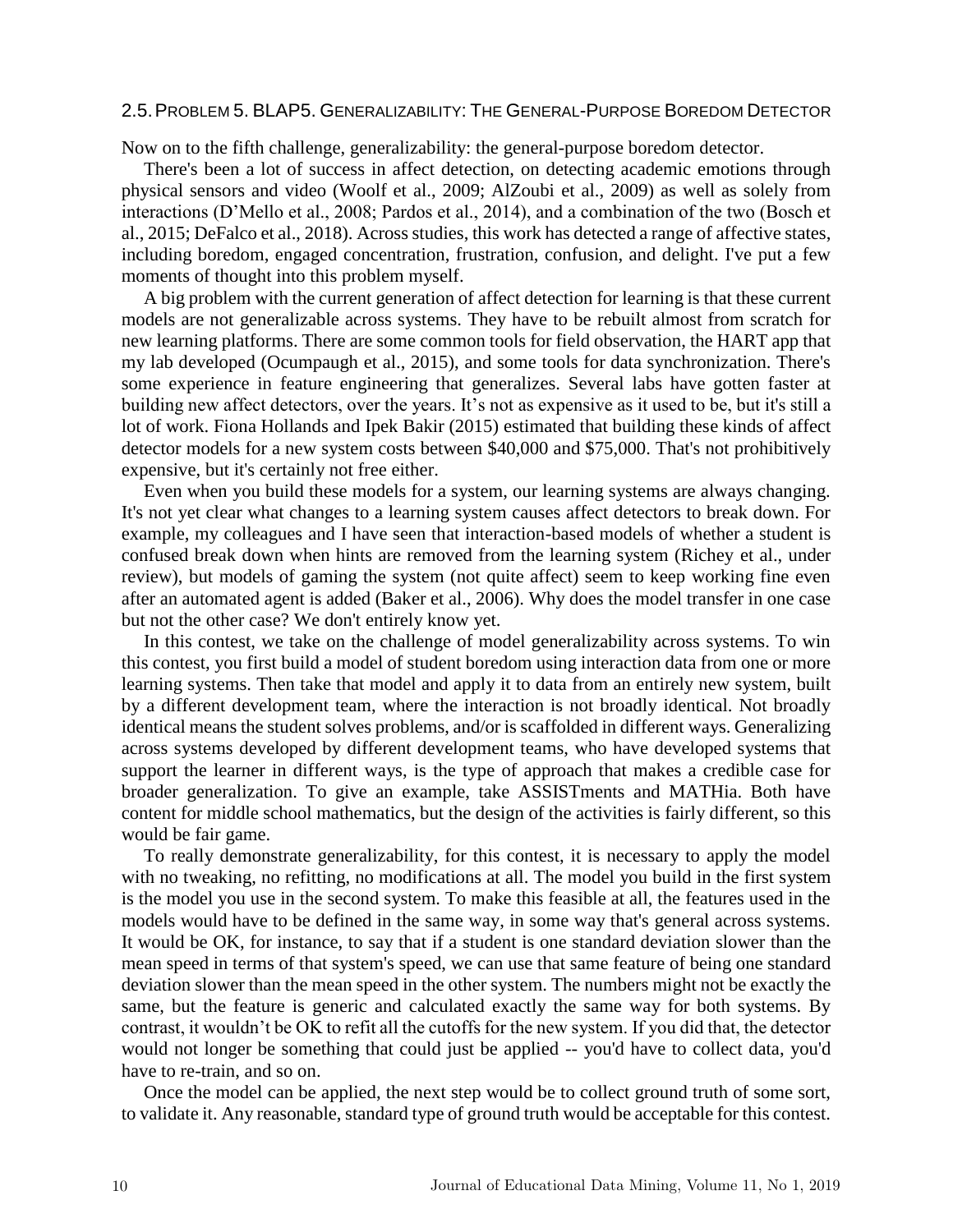The ground truth labels could be obtained through self-report, or field observations, or video coding. They would have to meet standard expectations for reliability, of course, such as the current conventional cut-off in our field of 0.6 for Cohen's Kappa for field observations or video coding of affect. And then, during validation, you would need to demonstrate that the new model achieves the same quality of prediction in the new system as would be expected for an entirely new model today in 2019 – an AUC ROC of 0.65.

It's worth mentioning some of the early progress towards solving this challenge, already. There are two examples I'd like to highlight. The first is Paquette et al.'s (2015) work. Paquette built a detector of gaming the system on interaction data from the Cognitive Tutor system, now called MATHia. He then applied his model on data from the ASSISTments system, with no modification. It was still able to accurately predict if a student was gaming the system.

His method of developing this detector was a really interesting and unusual effort where instead of using a standard machine learning approach, he actually did very thorough knowledge engineering where he interviewed a person who'd done a lot of this coding and built a model of her process, took it back to her, talked about it with her, took it back, modified it some more, and then actually ran some data through the model, with her watching. She commented on it, and they went back and forth until they both felt that the model fully captured her reasoning. This effort took place in Cognitive Tutor, but then Paquette applied the resulting model to ASSISTments, and it worked.

This result represents evidence that system-general models are possible for learning analytics. But on the other hand, because gaming the system is something that we can verbalize, to a greater degree than how we recognize student boredom, it represents an easier challenge than this contest.

Another piece of work that represents progress towards meeting this challenge is Hutt et al.'s (2019) paper at ACM SIGCHI this year, where they built a detector of affect using machine learning for an algebra course, and then they validated that it worked on a geometry course built in the same learning system/platform. It was a different course, with different kinds of content, but still in the same learning system with the same types of interactions.

Overall, though, I think it's fair to say that there has been considerable progress on this contest. I expect that this contest will be won relatively sooner than some of the other contests I've talked about today.

## **Problem 5. BLAP5. Generalizability: The General-Purpose Boredom Detector**

Build an automated detector of affect

Demonstrate that the detector works for an entirely new learning system

 with different interactions with AUC ROC  $\geq$  0.65

2.6.PROBLEM 6. BLAP6. GENERALIZABILITY: THE NEW YORK CITY AND MARFA PROBLEM

Let's discuss the sixth challenge, the last challenge, the New York City and Marfa problem. Learning analytics models are mostly built on the samples that we have ready at hand, whether it's the current population of students at a university developing a model, the current user base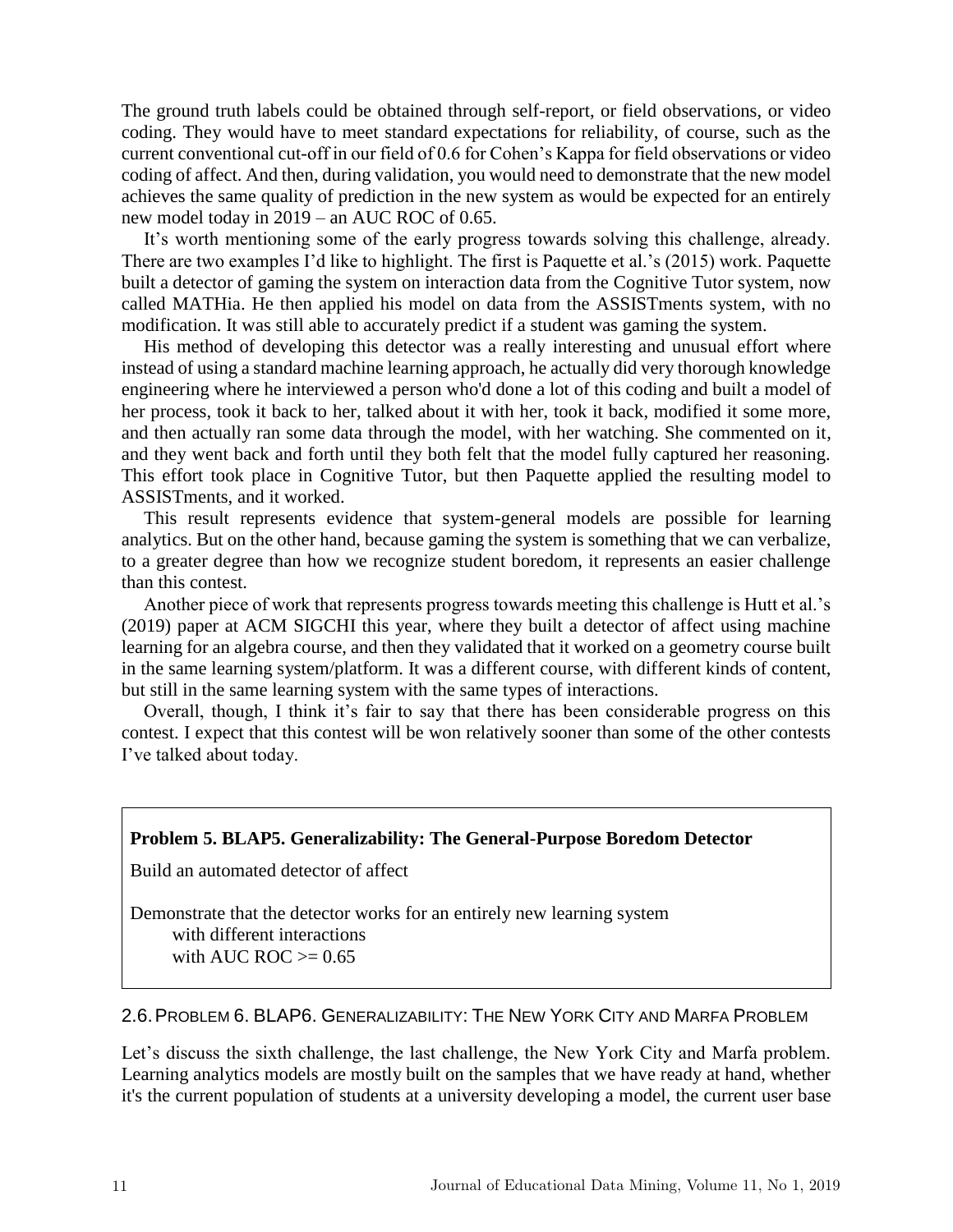of the adaptive learning system we're building the model for, or just students who are relatively easy to survey or observe.

But what happens when the population changes? Say you've built a model for your university in Utah, but your university starts taking in a lot of transfer students from Nevada. I worked with one university system where they had something very much like this happen. A for-profit college in their city shut down, and they got a lot of transfer students enrolling all at one time. And now they were uncertain if their graduation prediction models would still work.

There are many cases like this. Maybe you've built your learning system on data from students in the continental U, and now it's being adopted in Alaska. Will your models work? Maybe you surveyed or observed one group of students, and now it's not clear if the model will work for different groups of students. The ASSISTments system built detectors of student affect for students in Massachusetts and Maine (Ocumpaugh et al., 2014). Now we want to use those detectors in North Carolina. Do we trust the detectors?

This is not just a technical challenge, it's a challenge for inclusion, because a lot of the populations that we want to focus on including – a lot of historically underserved and underrepresented populations -- are the ones it's harder to collect data for.

I call this the New York City and Marfa problem. Why? Well, who here has tried to do research in New York City? A few hands. Those of you who raised your hands know it's hard to collect data and do research in New York City because of very restrictive rules. You have to go get fingerprinted. You have to have everybody in your lab go get fingerprinted. They have to be fingerprinted at one office in Brooklyn. You can't be fingerprinted somewhere else. If you're a researcher in Philadelphia, that's costly and time-consuming. But it's more than just that. In other communities, you get a teacher, they say they like the study, they write you a letter. Maybe they go to their assistant principal, and the assistant principal writes you a letter. Now you're all set. In New York City you're not even supposed to talk to the school until you've gone through the New York City DOE IRB process. Which adds additional challenges, because it's hard to design a study that will work well in a school when you're not allowed to talk to them. It increases inconvenience for the school. And on top of that, the NYC DOE IRB has very restrictive policies, which are much more restrictive than the federal legislation for IRBs. The people running the NYC DOE IRB are reasonable and good people, but for various reasons they've been stuck with a clunky and cumbersome set of rules they have to follow. All told, running a study in New York City takes about nine months of preparation time in addition to what you do to run a study in another city. It's possible – my team has run studies in New York City -- but it's a lot more work.

Compare that to Marfa, Texas. Marfa, Texas does not have incredibly restrictive policies on educational research. But, it's 194 miles from El Paso International Airport, which is not exactly a huge airport itself. If I wanted to run a study in Marfa, I first have to fly from Philadelphia to Dallas. Then I have to fly from Dallas to El Paso. Then I have to rent a car, and oops – not all of my grad students have drivers licenses -- and drive 194 miles through the desert, along the Texas-Mexico border. So it's not exactly the most convenient place to do research, and because of that, towns like Marfa tend to be included in research a lot less often than the suburbs of major cities.

Because of these kinds of factors, most education research in the United States is done in upper-middle-class suburbs and relatively smaller cities. From what I hear from my colleagues, I think similar patterns occur in other countries, just with differences depending on what the local conditions are.

We want our analytics to be just as valid for the students in New York City and Marfa, Texas, as for students who are easier to research.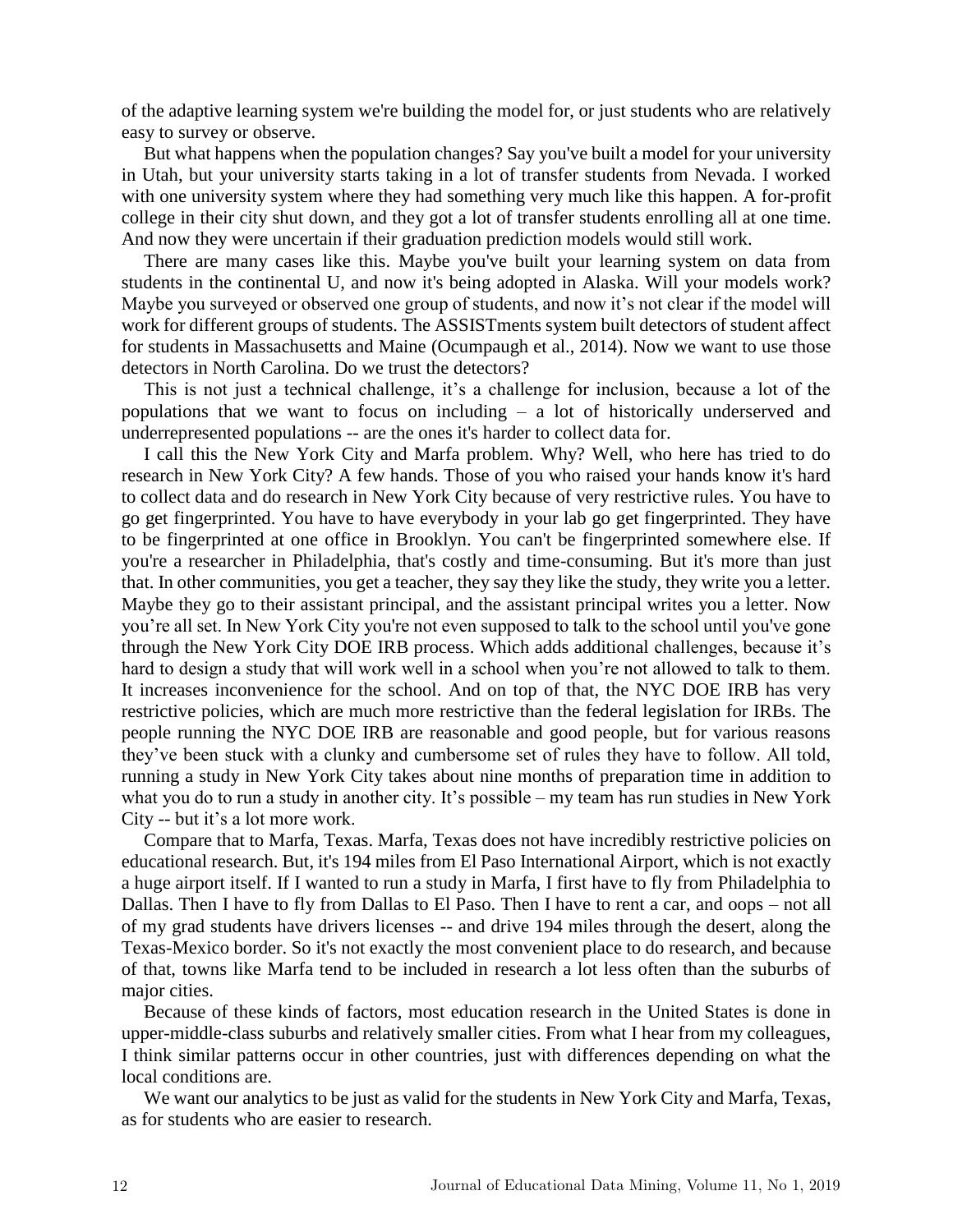One solution that we talk about in (Ocumpaugh et al., 2014) is to collect data from all the populations you want the model to work on and try to validate your models on all these populations. That's both a sensible solution, and completely impractical. Because, as I just brought up, some populations are difficult to get data for. It's more feasible to collect all the data in MOOCs and blended learning systems, for example. So you might say, OK, this isn't a problem for MOOCs. But even in MOOCs, we don't entirely know what the relevant populations are. Which are the groups of learners that we need to validate our models on?

So my challenge, this sixth and last challenge, is to develop a model that *just works* for new populations. The contest is to build a model to predict one of the following outcomes or measures: high school dropout, college course failure, affect, disengaged behavior, or learning strategy. I pick these because these are things that have all been relatively studied. We know that all of these can be modeled using contemporary learning analytics methods. As with the previous challenges, the model again has to be a good model for the construct, publishable at EDM or LAK after 2015.

Once we've built that model, the next step is to collect data for a new population that's substantially different from the original population. It's not enough to just hold out a little bit of the data in the first place, to win this contest you have to actually go collect a new data set. Because as you all probably know, even when you hold out the data set, it's kind of easy to snoop your data and use the test data to see how you're doing. It's hard to really prevent yourself from doing so, and hard to verify as a reviewer that the author didn't do this. By contrast, if you collect a new data set that wasn't available to you when the original model was being developed, then you can put a check on yourself and prevent honestly motivated behaviors that nonetheless call the results into question.

Regarding this new data set that is collected. The new data set should be substantially different from the original one. The population should be more than half belonging to some group that was rare in the original data set, say 10% or less, consisting of one of the following dimensions defined however the census categories are defined in your country: race, ethnicity, native language, citizenship, poverty, degree of urbanicity – rural versus urban versus suburban. In other words, some demographic difference that the broader public or policy environment thinks makes a difference. Collect a new sample that is dominant in terms of that group, which was not well represented in your original population.

The model's prediction for your new population has to have limited degradation, less than 0.1 in AUC ROC or Pearson or Spearman correlation. The predictions also have to remain better than chance. If you go down from say 0.58 to point 0.49 in AUC ROC, you haven't actually accomplished much. If you go down from 0.85 in AUC ROC to 0.63, maybe you're still better than chance, but there's something that's changed a lot for your model's applicability, and it's worth finding out what it is.

#### *Problem 6. BLAP6. Generalizability: The New York City and Marfa Problem*

Build an automated detector for a commonly-seen outcome or measure

Collect a new population distinct from the original population

Demonstrate that the detector works for the new population with degradation of quality under 0.1 (AUC ROC, Pearson/Spearman correlation) and remaining better than chance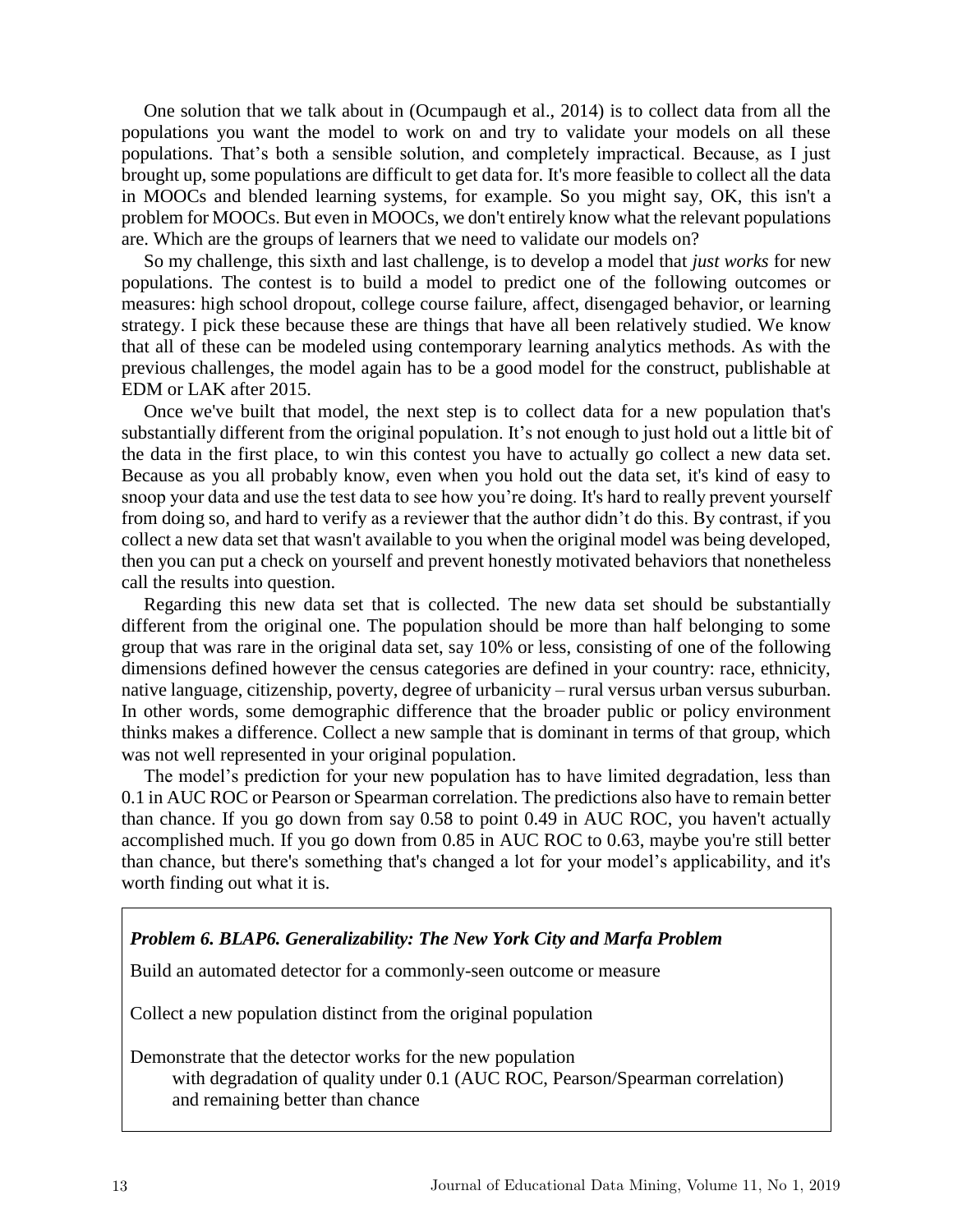So to reprise these challenges, briefly. BLAP1, the learning system wall. Build a model in one system and have it transfer information to another system in a way that makes that system's predictions better and changes the system's behavior. BLAP2, differentiating interventions, and changing lives. Do a rigorous test that shows that learners who received your intervention have better outcomes in the longer term than learners who didn't, in a controlled study, where you also demonstrate that it's not simply a case where everyone in the experimental condition benefitted more. BLAP3, instructors speak Spanish, algorithms speak Swahili. Build an explanation of a complex model that practitioners can understand as well as data scientists. BLAP4, knowledge tracing beyond the screen. Get the same quality of knowledge tracing for learning that occurs in groups, or in classrooms, as for learning that occurs in one student, using one computer. BLAP5, the general-purpose boredom detector. A detector of boredom that just works in an entirely new system. And finally, BLAP6, the New York City and Marfa problem. Build a model that just works on a new population. These represent a set of challenges that represent a span of problems that our field needs to solve to reach its full potential -- although clearly, they don't cover everything.

## 3. PRIZES

I'd like to announce a prize here, today at Learning Analytics and Knowledge 2019, that will go to the teams that are first to solve each of these problems.

But first, a word on how this prize was established. We all know that there are many generous billionaires out there in this day and age, who strive to give back to the world what they've earned. Who yearn to better support education however they can, marshaling their resources, their intelligence, their efforts, to make this world a better place. Individuals for whom \$45,000 is the merest pocket change, not even worth picking up if it fell on the streets.

Unfortunately, none of them will take my calls.

So, I'd like to announce the Baker Learning Analytics Prizes, BLAP. Successfully completing one of these contests will involve an award of – drum roll please – one US dollar.

Yes, if you solve one of these six challenges, I will give you \$1. \$1 for each challenge.

## 4. CONCLUSIONS

In this talk, I proposed six contests, representing six problems whose solution I believe would bring our field forward, and conditions under which we would know there's been progress on each of these problems. I hope you found these ideas compelling or at least thought-provoking.

Ultimately, the field moves forward if it takes on big goals that make a difference. One of the things we have to watch out for is becoming obsessed with tiny optimizations on small problems. It's really easy to say, "My cool new algorithm can do 0.003 better on a data set that everyone agrees is a good data set to apply algorithms to."

You can get published for that pretty easily. And incremental progress can be valuable. But it shouldn't be the primary focus of a field. In this talk, I've tried to propose some alternate goals, some challenges that will be harder to solve (although, to return to Hilbert, difficult but not completely inaccessible).

What I've presented today might not be the right big goals. If not, I hope I have provoked you to think about what the right big goals would be. If it's not generalizability, interpretability, applicability, transferability, and effectiveness, then what are the right challenges? What problems should we be taking on, as a field?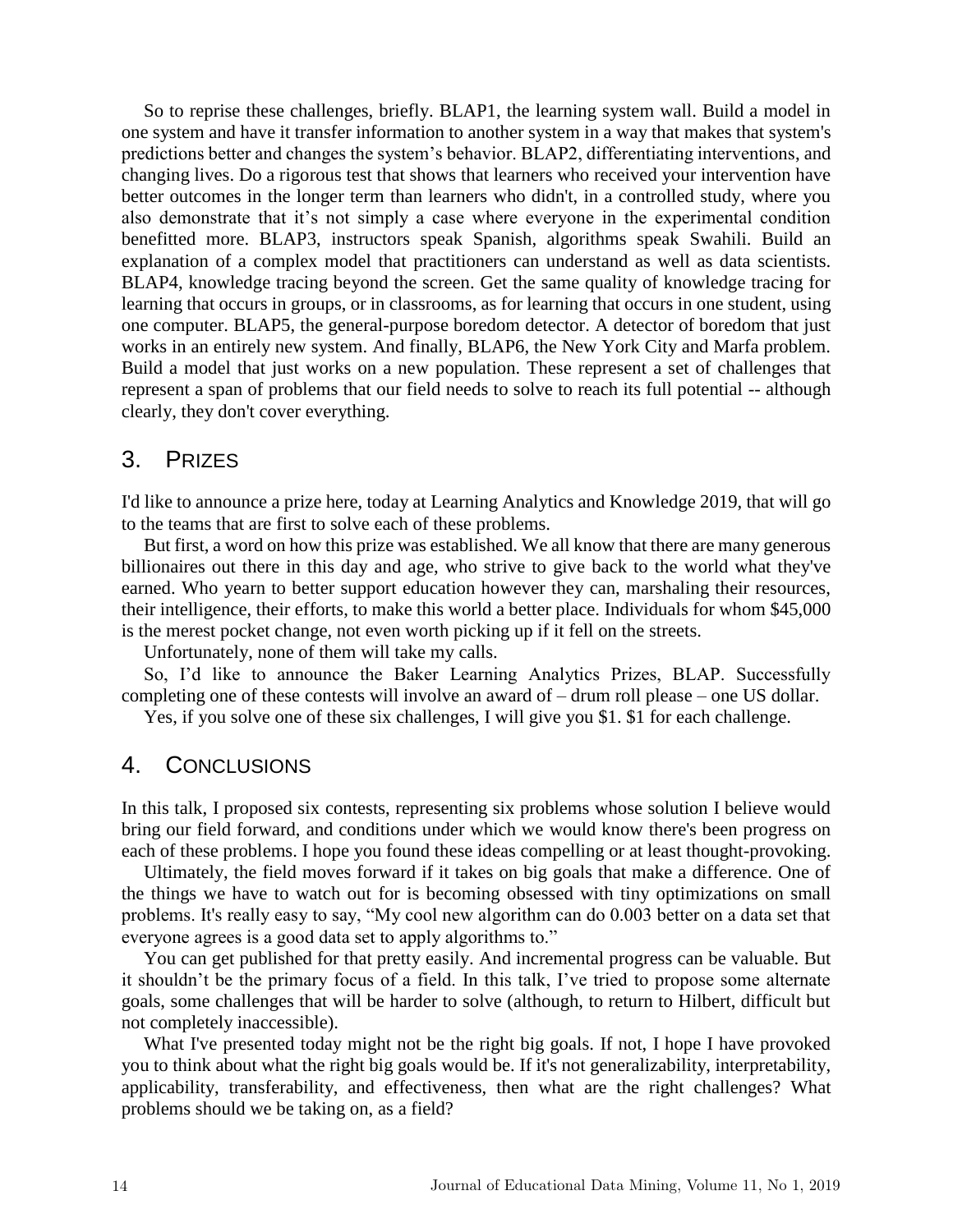Whatever you think those are, I encourage you to go out and pursue those.

I look forward to seeing you all in 2037, when I hope we'll have achieved all these goals, or everyone will agree that these are really bad ideas in the first place.

Thank you.

## 5. FINAL NOTE

For further details on the BLAP competitions, their winners, progress towards BLAP, and other resources, please see http://www.upenn.edu/learninganalytics/blap.html . I will also make major announcements through my lab Twitter feed, @BakerEDMLab.

## 6. ACKNOWLEDGMENTS

I would like to thank several individuals for their suggestions and helpful feedback on this talk, and the ideas in it, including Alex Bowers, Christopher Brooks, Heeryung Choi, Neil Heffernan, Shamya Karumbaiah, Yoon Jeon Kim, Richard Scruggs, Stephanie Teasley, and all of the people who commented on this talk during the session, after the talk at the conference, and on twitter and through email. All the bad ideas remain wholly mine.

## 7. REFERENCES

- AlZoubi, O., Calvo, R. A., & Stevens, R. H. (2009, December). Classification of EEG for affect recognition: an adaptive approach. In *Australasian Joint Conference on Artificial Intelligence*, Springer, Berlin, Heidelberg, 52-61.
- Arnold, K. E., & Pistilli, M. D. (2012, April). Course signals at Purdue: Using learning analytics to increase student success. In *Proceedings of the 2nd International Conference on Learning Analytics and Knowledge*, ACM, 267-270
- Baker, R.S.J.d., Corbett, A.T., Koedinger, K.R., Evenson, S.E., Roll, I., Wagner, A.Z., Naim, M., Raspat, J., Baker, D.J., Beck, J. (2006) Adapting to when students game an intelligent tutoring system. In *Proceedings of the 8th International Conference on Intelligent Tutoring Systems*, 392-401.
- Bergner, Y., Walker, E., & Ogan, A. (2017). Dynamic Bayesian network models for peer tutoring interactions. In *Innovative Assessment of Collaboration*, Springer, Cham, 249-268.
- Bosch, N., Chen, H., Baker, R., Shute, V., D'Mello, S. (2015) Accuracy vs. availability heuristic in multimodal affect detection in the wild. In *Proceedings of the 17th International Conference on Multimodal Interaction*, 267-274.
- Bull, S., & Kay, J. (2007). Student models that invite the learner in: The SMILI:() open learner modeling framework. *International Journal of Artificial Intelligence in Education*, *17*, 2, 89-120.
- Corbett, A. T., & Anderson, J. R. (1995). Knowledge tracing: Modeling the acquisition of procedural knowledge. *User Modeling and User-Adapted Interaction*, *4*, 4, 253-278.
- DeFalco, J.A., Rowe, J.P., Paquette, L., Georgoulas-Sherry, V., Brawner, K., Mott, B.W., Baker, R.S., Lester, J.C. (2018) Detecting and addressing frustration in a serious game for military training. *International Journal of Artificial Intelligence and Education, 28,* 2, 152- 193.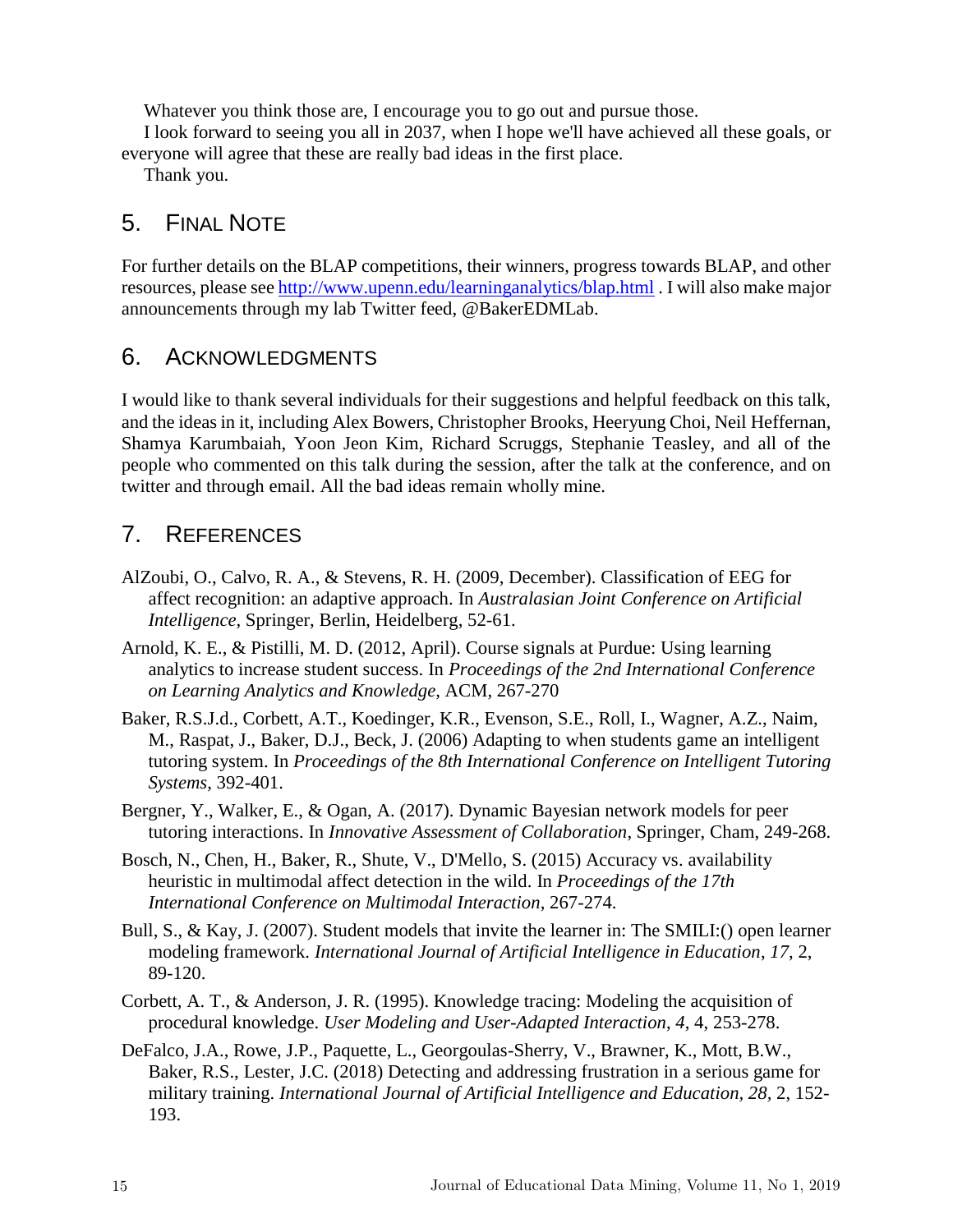- D'Mello, S. K., Craig, S. D., Witherspoon, A., Mcdaniel, B., & Graesser, A. (2008). Automatic detection of learner's affect from conversational cues. *User Modeling and User-Adapted Interaction*, *18*, 1-2, 45-80.
- Eagle, M., Corbett, A., Stamper, J., McLaren, B., Baker, R.S. (2016) predicting individual differences for learner modeling in intelligent tutors from previous learner activities. In *Proceedings of the 24th Conference on User Modeling, Adaptation, and Personalization,* 55-63.
- Floridi, L., Taddeo, M., & Turilli, M. (2009). Turing's imitation game: still an impossible challenge for all machines and some judges––an evaluation of the 2008 Loebner contest. *Minds and Machines*, *19*, 1, 145-150.
- Hilbert, D. (1900) Mathematical problems. Presentation to the International Conference of Mathematicians. Paris, France. Text retrieved 3/12/2019 from https://mathcs.clarku.edu/~djoyce/hilbert/problems.html
- Hollands, F., & Bakir, I. (2015). Efficiency of automated detectors of learner engagement and affect compared with traditional observation methods. *New York, NY: Center for Benefit-Cost Studies of Education, Teachers College, Columbia University.*
- Kay, J. (2012). AI and education: grand challenges. *IEEE Intelligent Systems*, *27*, 5, 66-69.
- Khajah, M., Lindsey, R. V., & Mozer, M. C. (2016). How deep is knowledge tracing? In *Proceedings of the 9 th International Conference on Educational Data Mining*, 94-101.
- Liu, R., & Koedinger, K. R. (2015). Variations in learning rate: Student classification based on systematic residual error patterns across practice opportunities. In *Proceedings of the 8th International Conference on Education Data Mining,* 420–423.
- Martinez-Maldonado, R., Kay, J., Yacef, K., & Schwendimann, B. (2012). An interactive teacher's dashboard for monitoring groups in a multi-tabletop learning environment. In *International Conference on Intelligent Tutoring Systems*, Springer, Berlin, 482-492.
- Milliron, M. D., Malcolm, L., & Kil, D. (2014). Insight and action analytics: Three case studies to consider. *Research & Practice in Assessment*, *9*, 70-89.
- Ocumpaugh, J., Baker, R.S., Rodrigo, M.M.T., Salvi, A. van Velsen, M., Aghababyan, A., Martin, T. (2015). HART: The human affect recording tool. In *Proceedings of the ACM Special Interest Group on the Design of Communication (SIGDOC),* 24:1-24:6.
- Paquette, L., Baker, R.S., de Carvalho, A., Ocumpaugh, J. (2015) Cross-system transfer of machine learned and knowledge engineered models of gaming the system. In *Proceedings of the 22nd International Conference on User Modeling, Adaptation, and Personalization*, 183-194.
- Pardos, Z.A., Baker, R.S., San Pedro, M.O.C.Z., Gowda, S.M., Gowda, S.M. (2014) Affective states and state tests: Investigating how affect and engagement during the school year predict end of year learning outcomes. *Journal of Learning Analytics, 1*, 1, 107-128.
- Pavlik, P. I., Cen, H., & Koedinger, K. R. (2009). Performance factors analysis: A new alternative to knowledge tracing. In *Proceedings of the 2009 Conference on Artificial Intelligence in Education: Building Learning Systems that Care: From Knowledge Representation to Affective Modelling*, 531-538.
- Pijeira-Díaz, H. J., Drachsler, H., Järvelä, S., & Kirschner, P. A. (2019). Sympathetic arousal commonalities and arousal contagion during collaborative learning: How attuned are triad members? *Computers in Human Behavior*, *92*, 188-197.